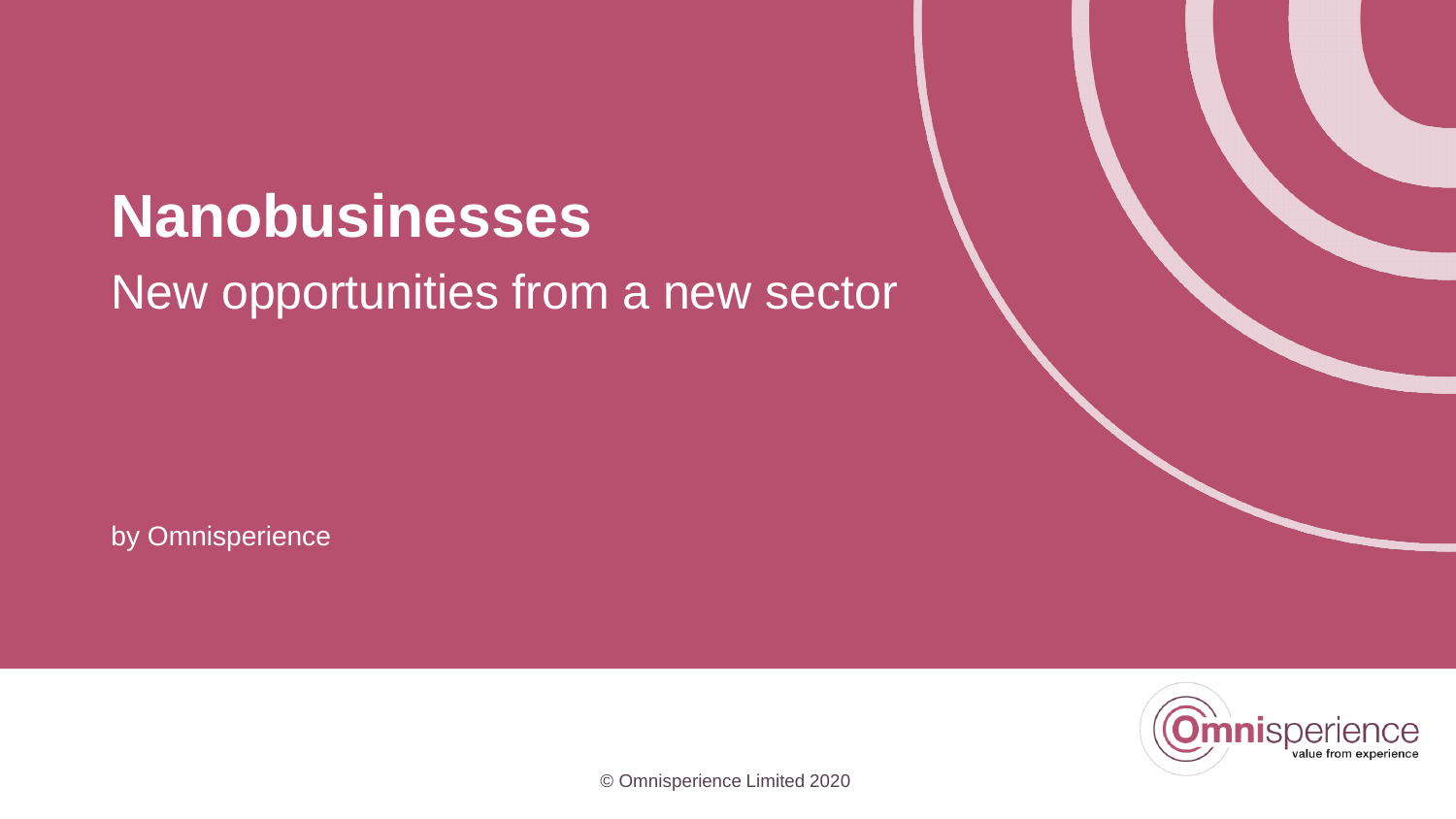# Background

The global telecoms industry faces a period of uncertainty and a whole host of challenges - even though demand for its products continues to rise.



The **most pressing question** facing the telecoms industry is **not** technology, but how telecoms firms bridge the commercial gap between their current legacy business and when new revenue streams begin to deliver significant value. In the short to mid-term, the COVID-19 crisis has added to these challenges as businesses re-assess their strategy and spending, and because debt and insolvency are increasing.

© Omnisperience Limited 2020

nisperience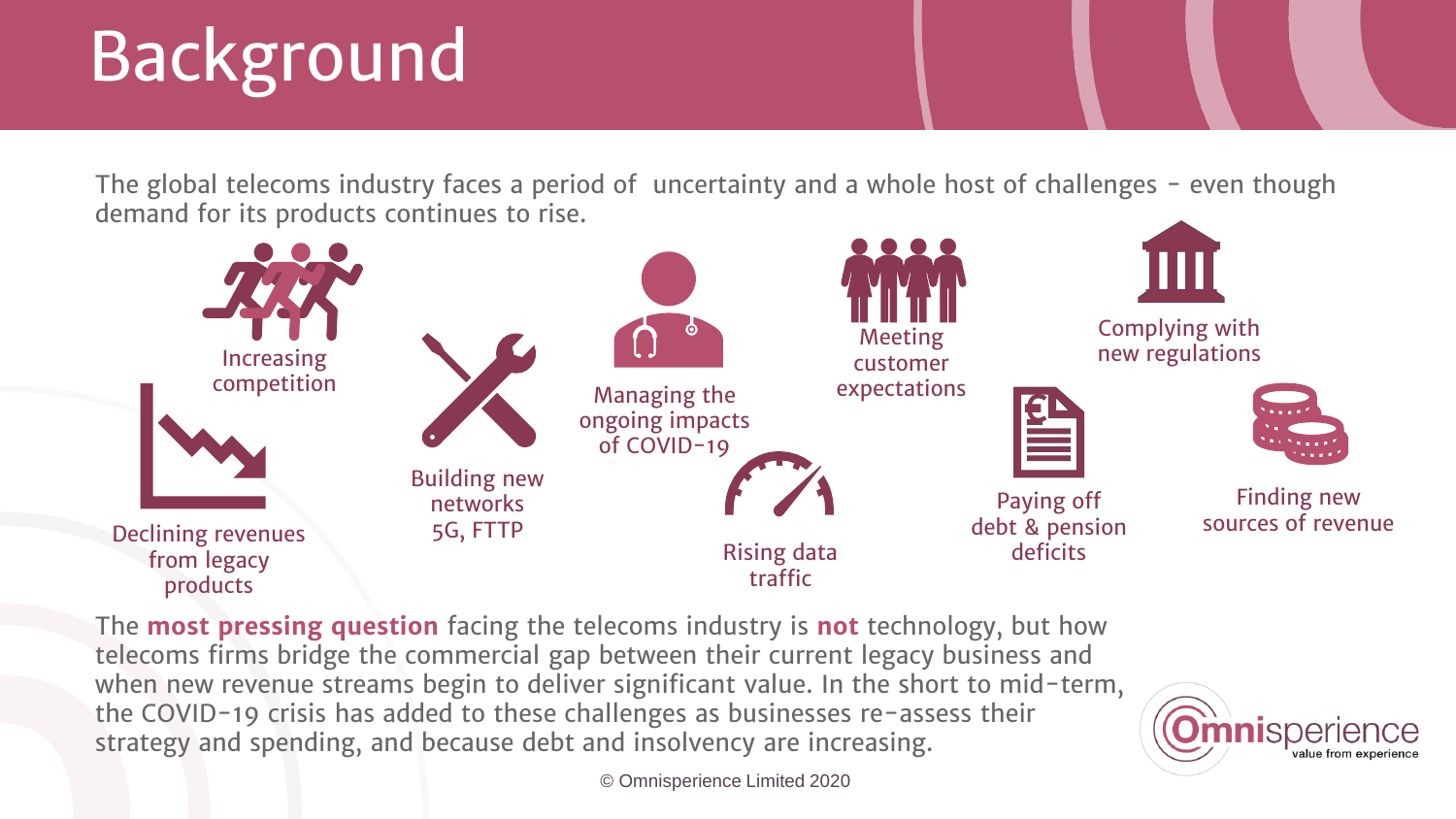## The commercial bridge

IoT, UAVs, CAVs, AIs, AMRs, OTTs, SVoDs, SaaS – the list of acronym-based opportunities goes on.

But service providers cannot afford to wait for promising new revenue streams to mature. They need to sustain their businesses **NOW** by filling the revenue gap to meet their obligations and shareholder expectations - bridging between their current and future business.

The **nanobusiness opportunity** is a easily addressable example of an area where service providers can increase their revenues.

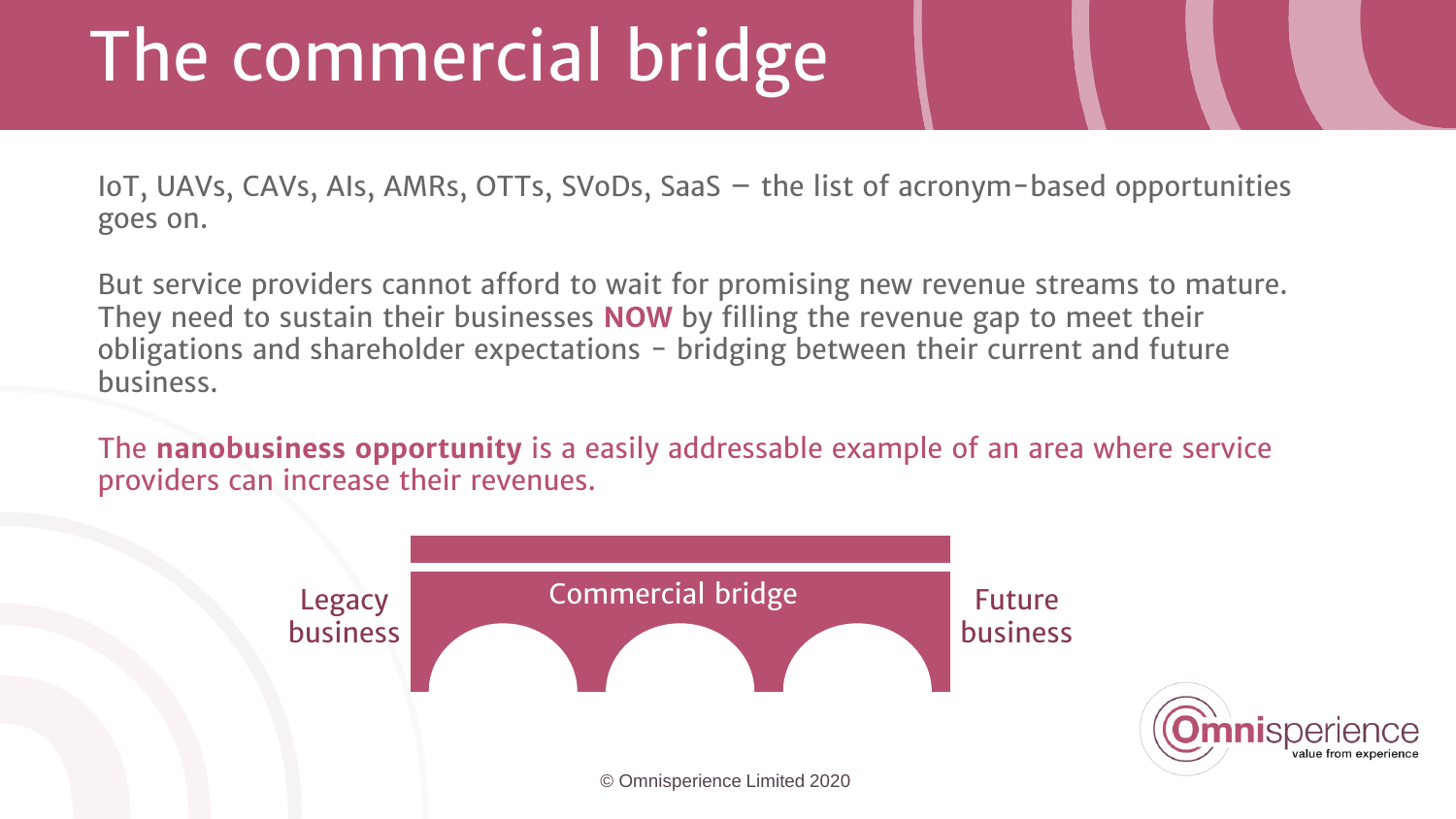# Defining a nanobusiness

Omnisperience defines a nanobusiness as:

"A nanobusiness is a business that employs less than one full time member of staff. It encompasses businesses that sell goods, creativity, services, labour or influence, as well as those that allow the commercial sharing of something that the businessperson already owns."

The nanobusiness market is comprised of a number of sector which may be familiar to you individually:

- The Gig Economy
- The Creative Economy
- The Influencer Economy
- The Sharing Economy
- **Microretailing**

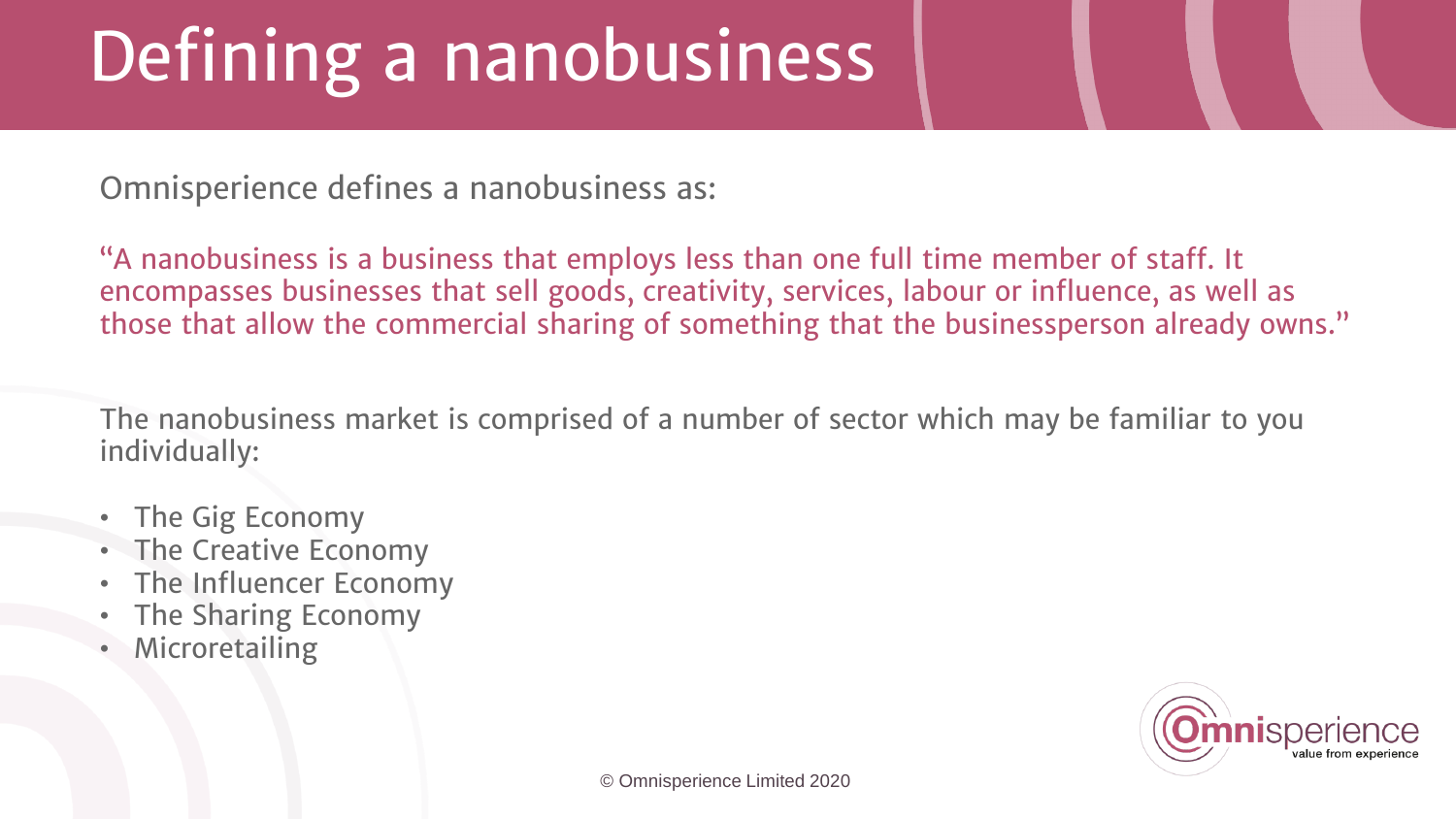# Understanding the nanobusiness

All of the components parts of the nanobusiness economy have a number of characteristics in common:

- They are a means by which households, and individuals within households, can make money irrespective of their employment status, age or other commitments
- They are highly ICT dependent relying on digital communications and platforms to connect buyer and supplier
- They provide flexible monetisation of people's time or skills
- It is a form of self-employment
- People participating in this economy usually have more than one source of income
- It includes selling things people have, things they are, and things they know.

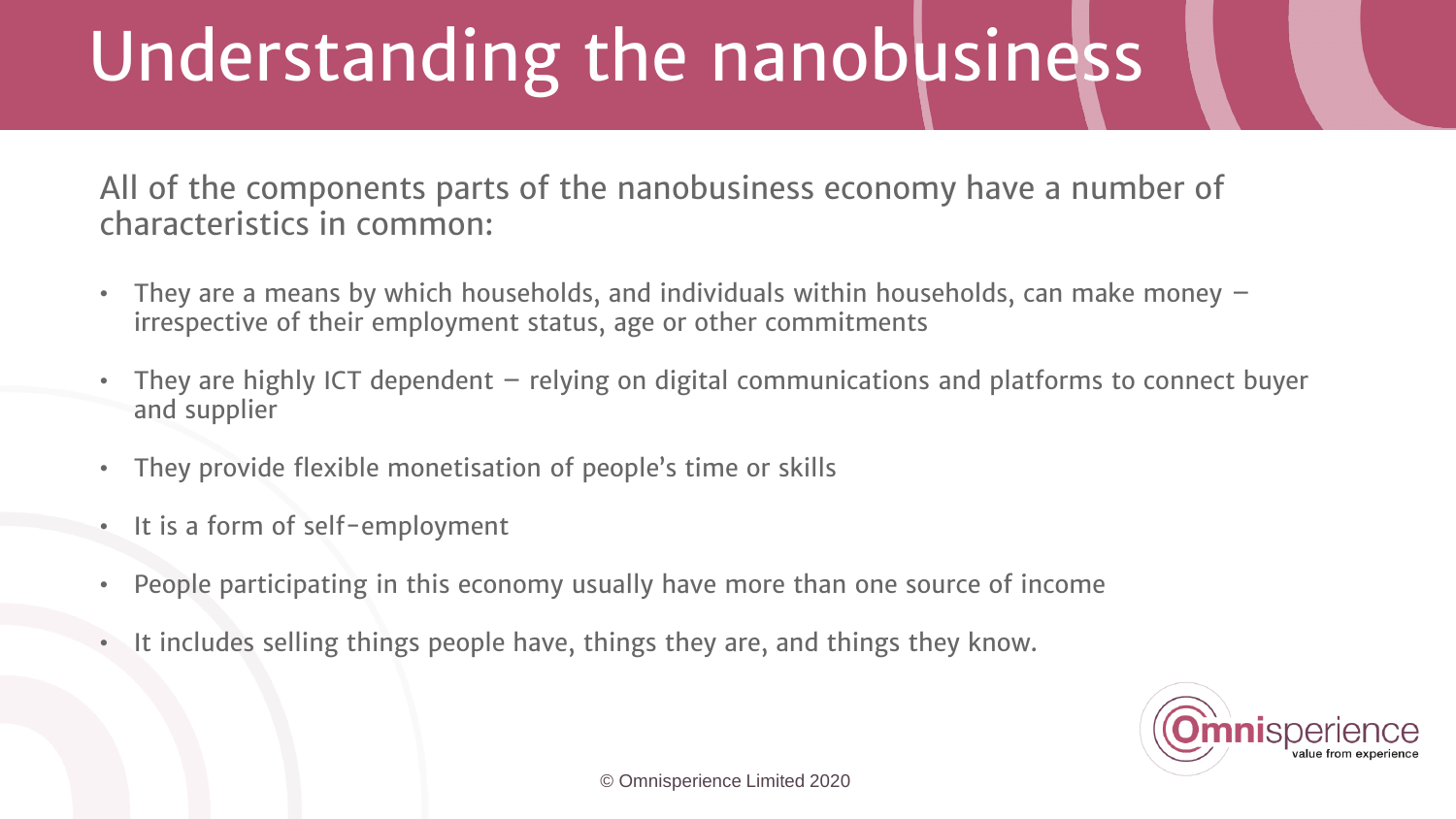## What nanobusinesses sell $(1)$

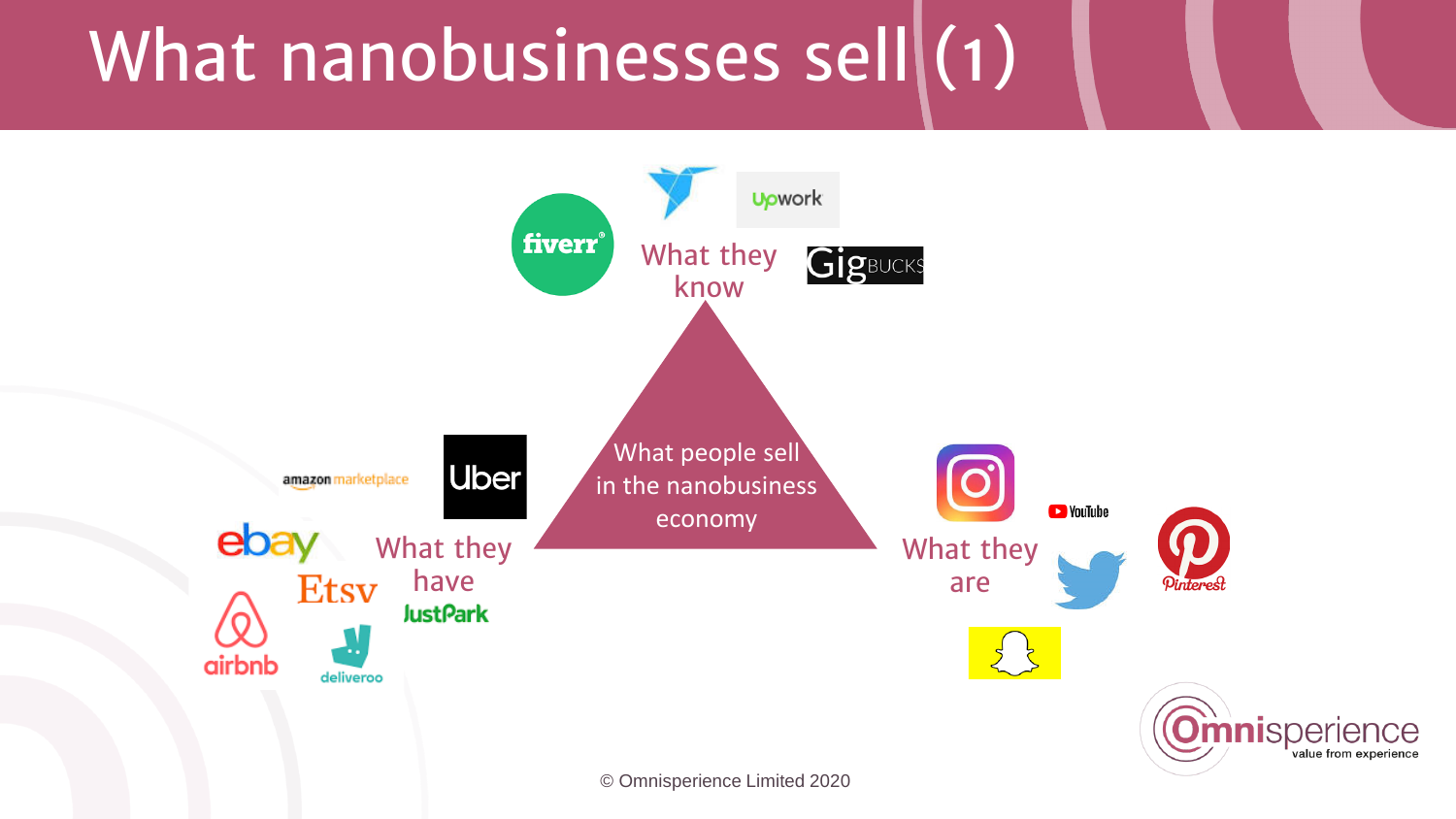## What nanobusinesses sell $(2)$



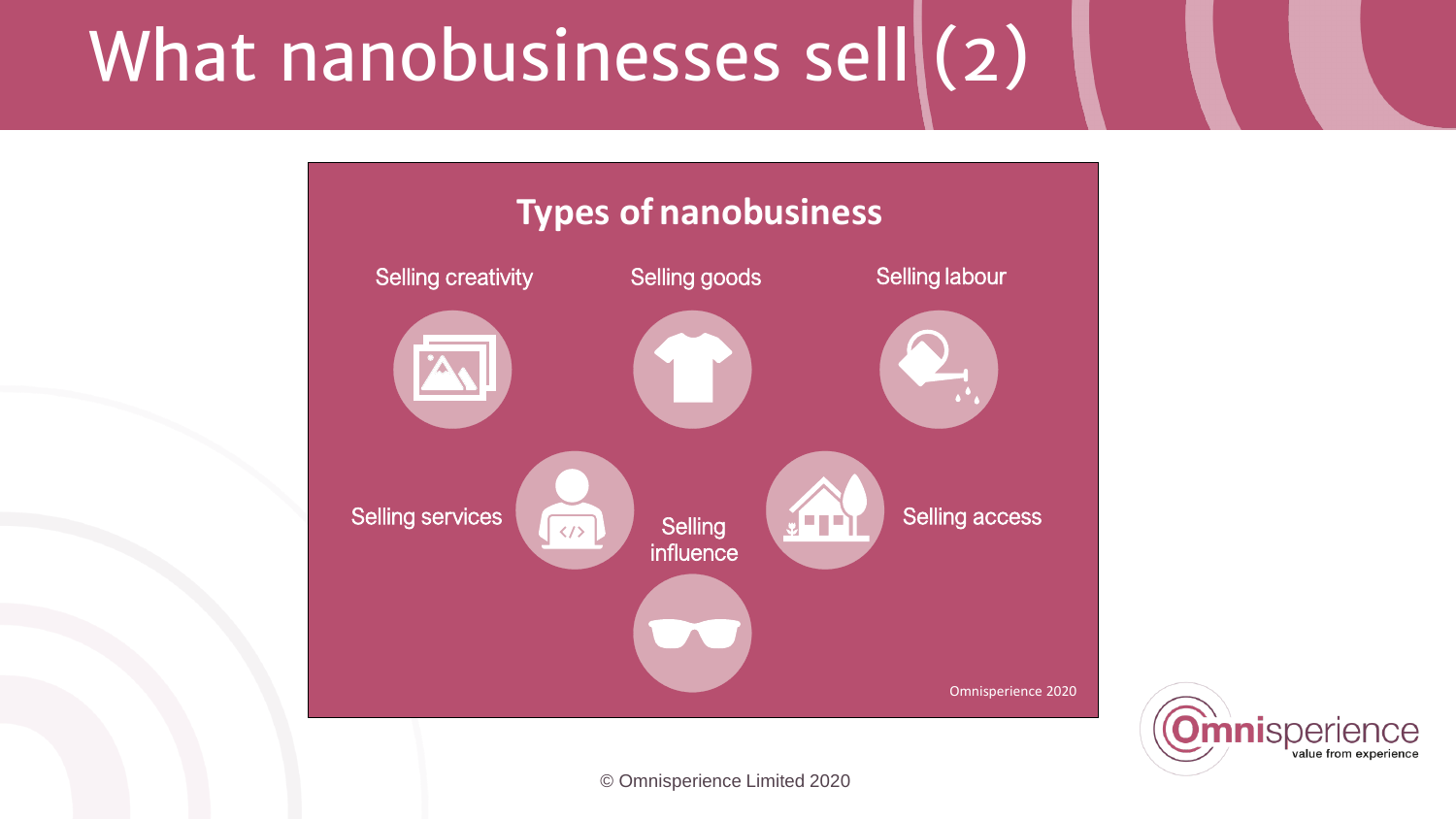# Nanobusinesses in the household



In many households, the inhabitants are participating in the nanobusiness economy via one or more of its component parts:

- The Gig Economy
- The Creative Economy
- The Influencer Economy
- Micro-retailing
- The Sharing Economy

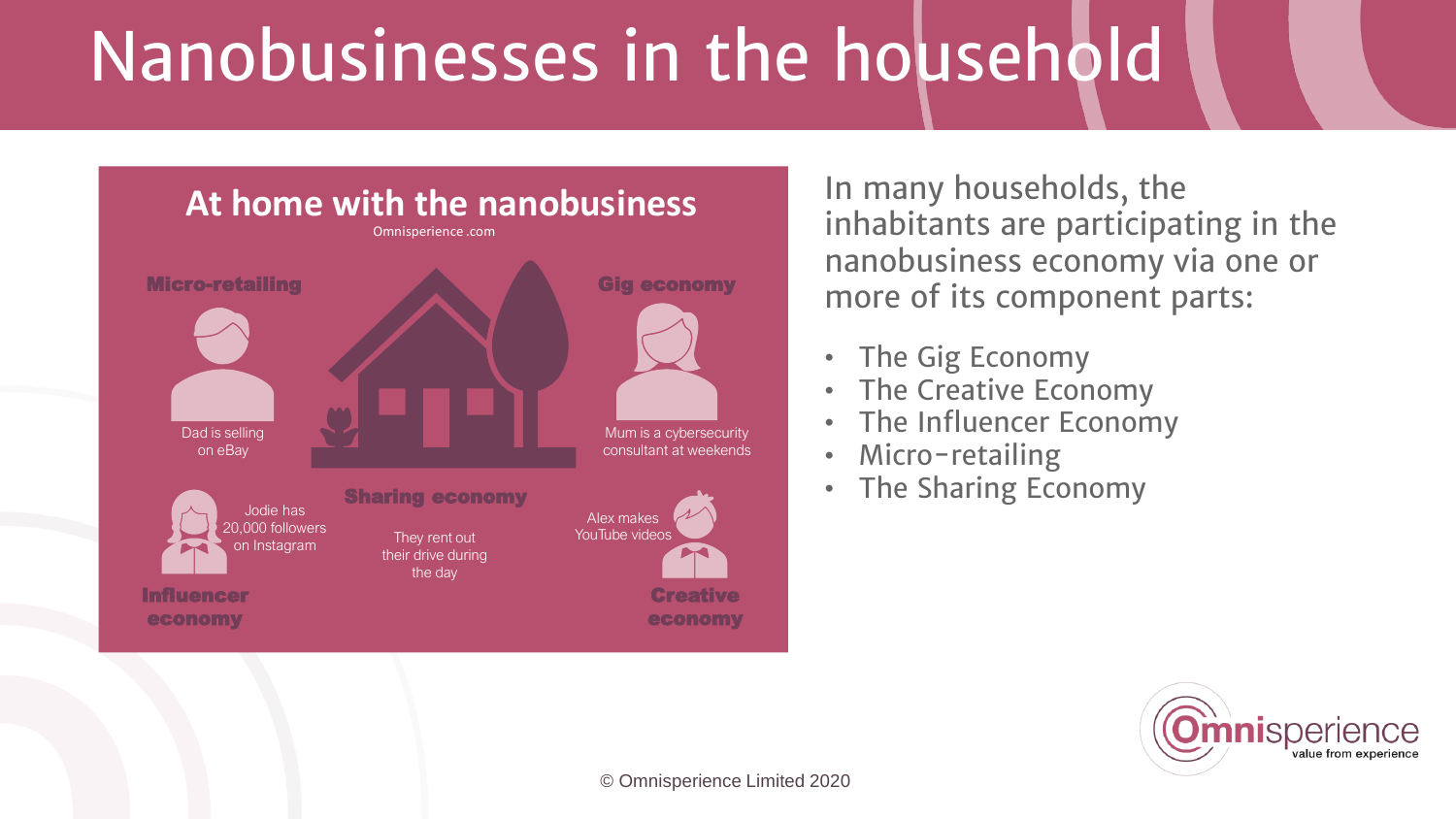## Examples of nanobusinesses



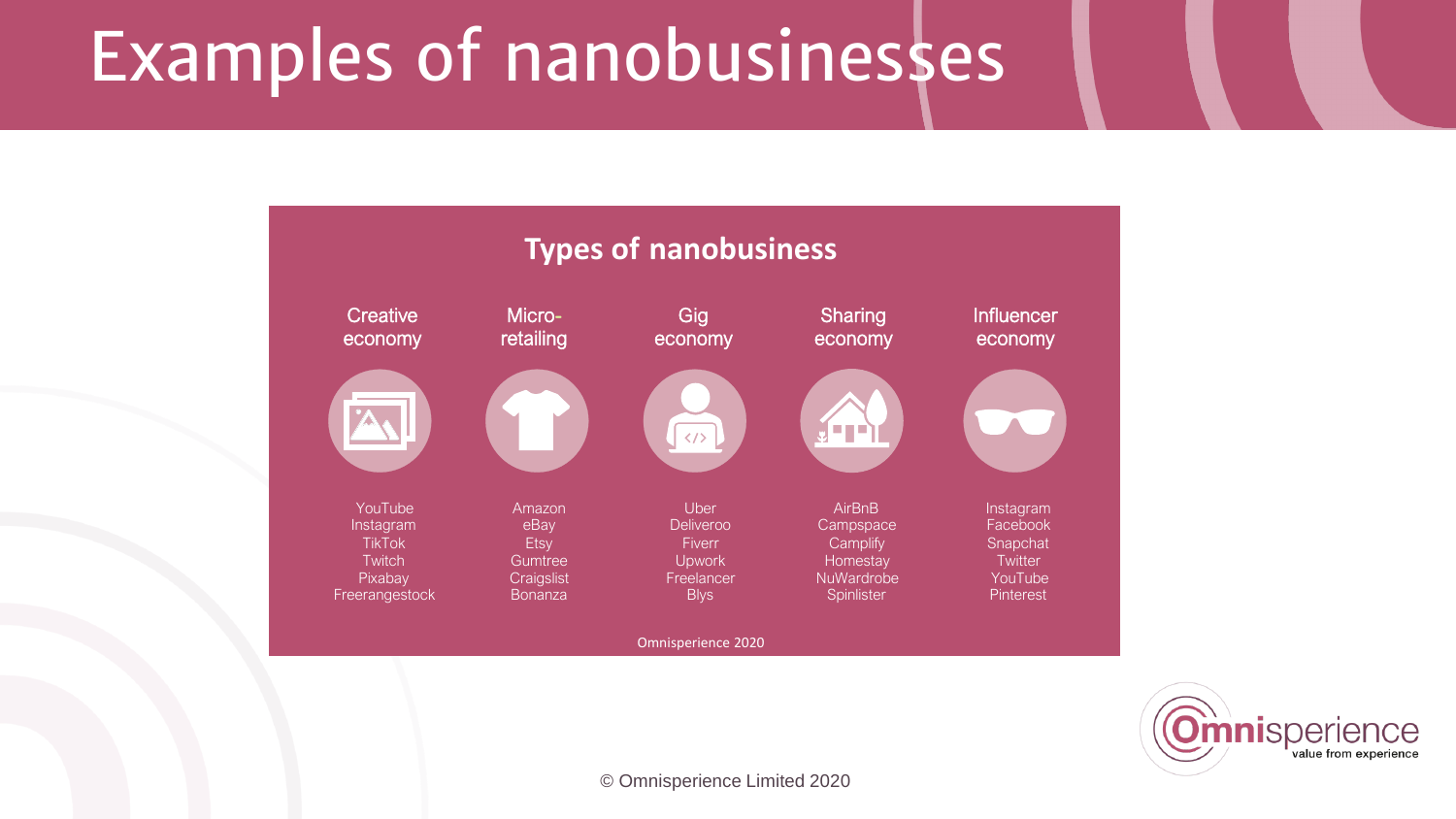### Nanobusinesses within market segmentation



Nanobusinesses sit between the consumer and SME sector. The services and products they provide are often consumed by larger enterprises.

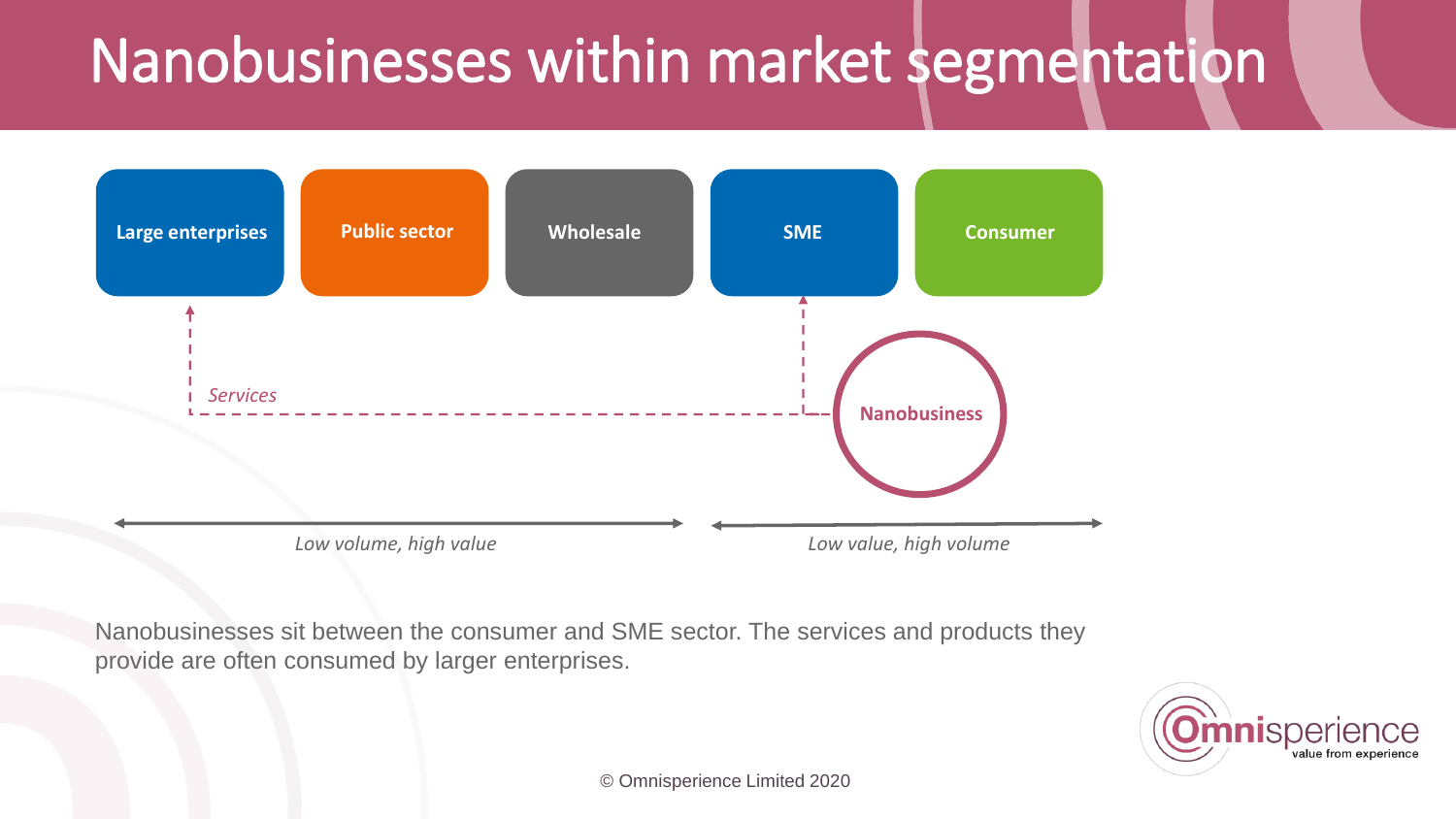### Key points for B2B service providers

- 1. The household is now an engine of nanocommerce selling skills, products, time, services, influence and more. Unless service providers focus on the new needs of the household they will continue to hand off available revenue to other ICT providers
- 2. The nanobusiness sector is an invisible driver of demand for ICT, much of which is currently unmet by service providers because they view households as purely consumer targets
- 3. If size (of a business) doesn't matter then what does? The appetite to buy ICT services is more important than the number of people working for it. Some very small businesses have sophisticated ICT needs
- 4. Automation is vital to support nanobusinesses, including self-definition, self-care and self-provisioning. Service providers need to support such customers in a way that maintains their profitability
- 5. Bigger businesses want to consume microbusiness services and need help to do so. For example by the provision of collaboration tools, cloud-based ICT, superior connectivity and security applications to stitch together temporary and geographically-dispersed workers.

**Find out more information key facts and information from the [accompanying](https://omnisperience.com/2020/02/26/is-your-business-ready-to-support-the-rise-and-rise-of-the-nanobusiness/) Green Paper**